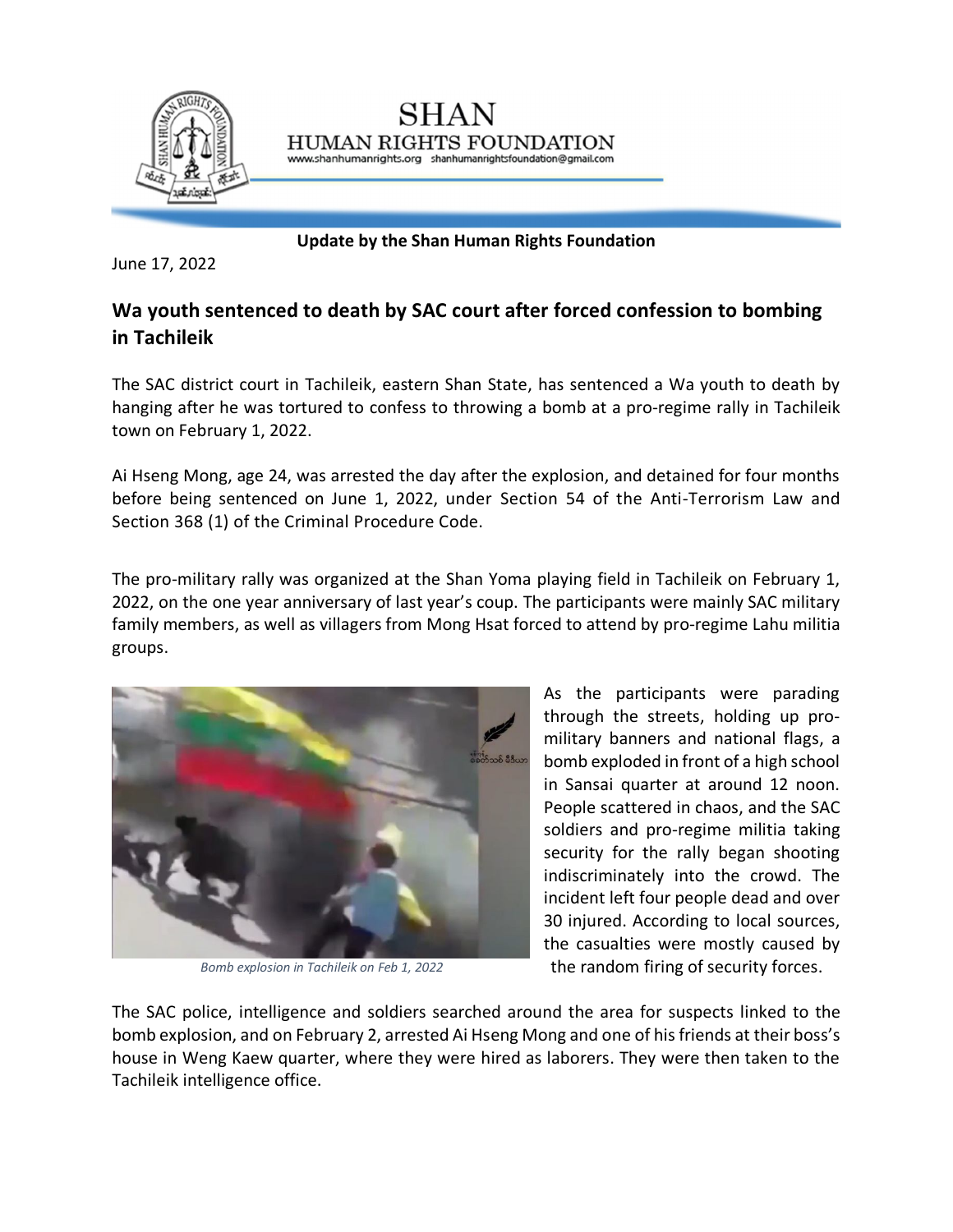The intelligence officers informed Ai Hseng Mong that CCTV had recorded him riding his motorbike near the explosion site, and beat him severely to force him to confess. According to others detained at the same time but later released, Ai Hseng Mong was beaten until unconscious. Ai Hseng Mong was repeatedly beaten for one week, until he ended up confessing to the crime. He was then charged, and finally on June 1, the Tachileik District Court handed down his sentence. He was then transferred to Kengtung Prison.



Location of events linked to wrongful death sentence in Tachileik

Another youth called Htet Lin Aung, age 21, was also charged by the Tachileik district court for involvement in the bomb explosion, and received a prison sentence of seven years.

Ai Hseng Mong was originally from Pangsang township, in the Wa Self-Administered Division. According to local sources, he was just a migrant worker, and was not involved in any political associations.

He is not fluent in Burmese, and his family and friends have been trying to appeal for his release. A community group called the Progressive Wa Youth Network issued a statement on June 3,